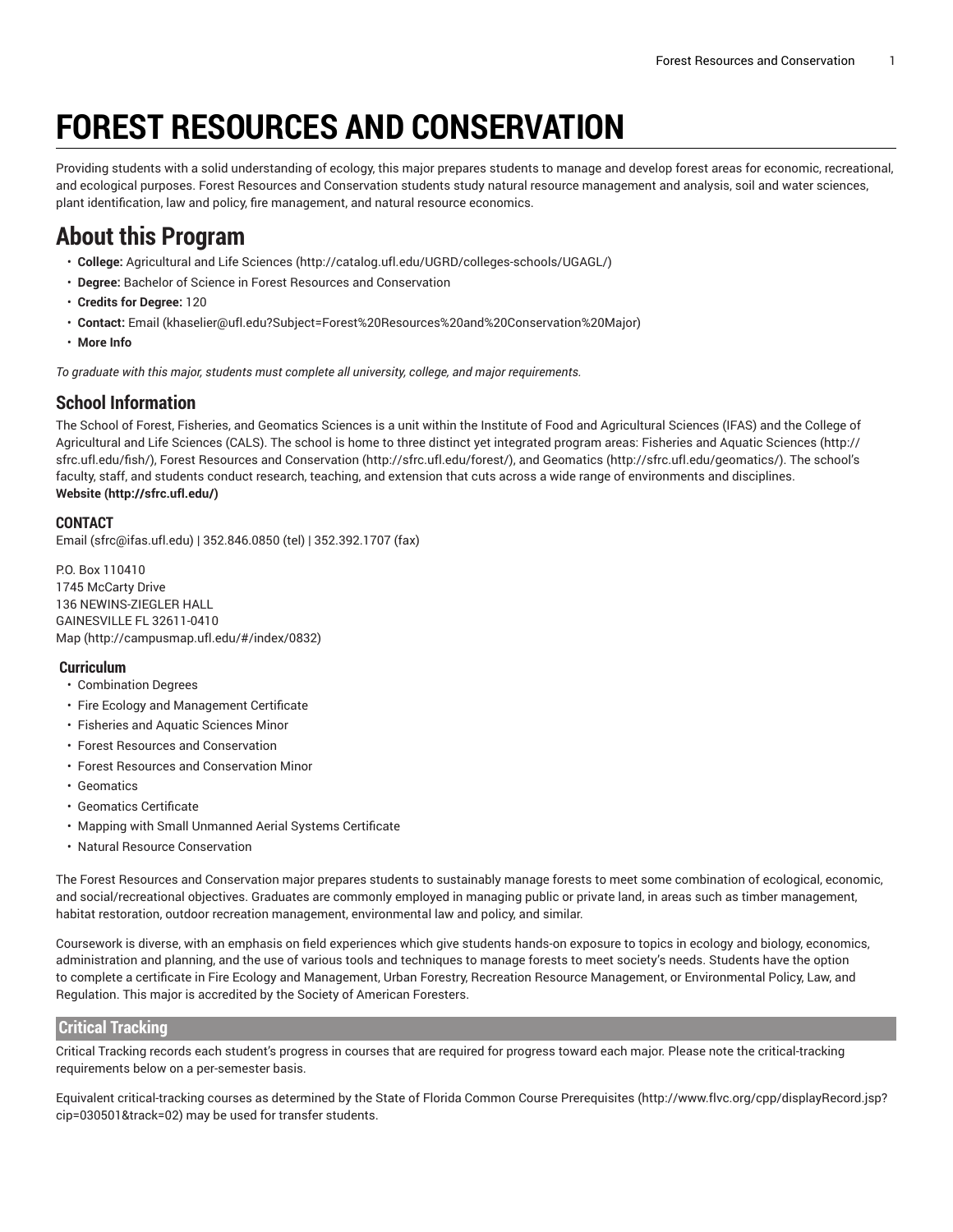### **Semester 1**

- Complete 1 of 7 critical-tracking courses: AEB 2014 or ECO 2013 or ECO 2023, AEC 3030C or SPC 2608, AEC 3033C, BSC 2010/BSC 2010L, CHM 1030 or CHM 2045, MAC 1105, STA 2023
- 2.5 GPA required for all critical-tracking courses
- 2.0 UF GPA required

### **Semester 2**

- Complete 2 additional critical-tracking courses: AEB 2014 or ECO 2013 or ECO 2023, AEC 3030C or SPC 2608, AEC 3033C, BSC 2010/BSC 2010L, CHM 1030 or CHM 2045, MAC 1105, STA 2023
- 2.5 GPA required for all critical-tracking courses
- 2.0 UF GPA required

#### **Semester 3**

- Complete 2 additional critical-tracking courses: AEB 2014 or ECO 2013 or ECO 2023, AEC 3030C or SPC 2608, AEC 3033C, BSC 2010/BSC 2010L, CHM 1030 or CHM 2045, MAC 1105, STA 2023
- 2.5 GPA required for all critical-tracking courses
- 2.0 UF GPA required

### **Semester 4**

- Complete all remaining critical-tracking courses
- 2.5 GPA required for all critical-tracking courses
- 2.0 UF GPA required

### **Semester 5**

- Complete 5 of the required major courses: FNR 3131C, FOR 3200C, FNR 3410C, FOR 3202 or FOR 4060, FOR 3153C, FOR 3162C, FNR 4660 FNR 3020, FNR 4343C, FNR 4623C, FOR 3434C, FOR 3214, FOR 3342C, SWS 3022 FOR 3430C, FOR 4664, FOR 4621, FNR 4624C, FOR 4624C
- 2.0 upper division GPA required
- 2.0 UF GPA required

### **Semester 6**

- Complete 5 of the required major courses: FNR 3131C, FOR 3200C, FNR 3410C, FOR 3202 or FOR 4060, FOR 3153C, FOR 3162C, FNR 4660 FNR 3020, FNR 4343C, FNR 4623C, FOR 3434C, FOR 3214, FOR 3342C, SWS 3022 FOR 3430C, FOR 4664, FOR 4621, FNR 4624C, FOR 4624C
- 2.0 upper division GPA required
- 2.0 UF GPA required

### **Semester 7**

- Complete 5 of the required major courses: FNR 3131C, FOR 3200C, FNR 3410C, FOR 3202 or FOR 4060, FOR 3153C, FOR 3162C, FNR 4660 FNR 3020, FNR 4343C, FNR 4623C, FOR 3434C, FOR 3214, FOR 3342C, SWS 3022 FOR 3430C, FOR 4664, FOR 4621, FNR 4624C, FOR 4624C
- 2.0 upper division GPA required
- 2.0 UF GPA required

### **Semester 8**

- Complete all remaining required major courses: FNR 3131C, FOR 3200C, FNR 3410C, FOR 3202 or FOR 4060, FOR 3153C, FOR 3162C, FNR 4660 FNR 3020, FNR 4343C, FNR 4623C, FOR 3434C, FOR 3214, FOR 3342C, SWS 3022 FOR 3430C, FOR 4664, FOR 4621, FNR 4624C, FOR 4624C
- 2.0 upper division GPA required
- 2.0 UF GPA required

#### **Model Semester Plan**

To remain on track, students must complete the appropriate critical-tracking courses, which appear in bold. These courses must be completed by the terms as listed above in the Critical Tracking criteria.

This semester plan represents an example progression through the major. Actual courses and course order may be different depending on the student's *academic record and scheduling availability of courses. Prerequisites still apply.*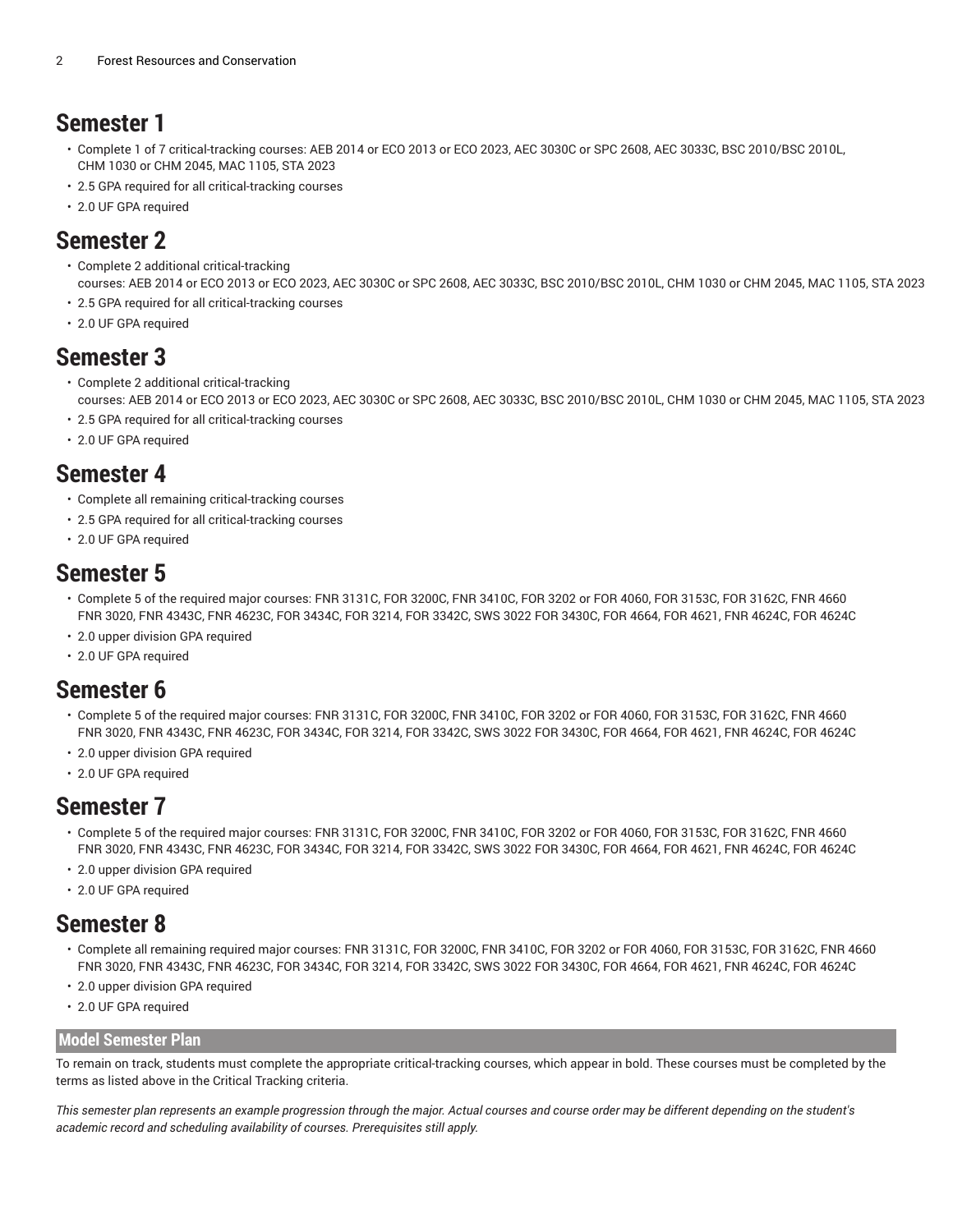| <b>Course</b>                      | <b>Title</b>                                                                                                               | <b>Credits</b>  |  |  |
|------------------------------------|----------------------------------------------------------------------------------------------------------------------------|-----------------|--|--|
| <b>Semester One</b>                |                                                                                                                            |                 |  |  |
| Quest 1 (Gen Ed Humanities)        |                                                                                                                            | 3               |  |  |
| Select one:                        |                                                                                                                            | 3               |  |  |
| CHM 1030                           | Basic Chemistry Concepts and Applications 1 (Critical Tracking; Gen Ed Biological and                                      |                 |  |  |
|                                    | <b>Physical Sciences)</b>                                                                                                  |                 |  |  |
| <b>CHM 2045</b>                    | General Chemistry 1 (Critical Tracking; State Core Gen Ed Biological and Physical Sciences)                                |                 |  |  |
| FOR 2662                           | Forests for the Future (Gen Ed Social and Behavioral Sciences; recommended course)                                         |                 |  |  |
|                                    | State Core Gen Ed Composition (http://catalog.ufl.edu/UGRD/academic-programs/general-education/#genedcoursestext); Writing | 3               |  |  |
| Requirement                        |                                                                                                                            |                 |  |  |
| Elective                           |                                                                                                                            | 3               |  |  |
|                                    | <b>Credits</b>                                                                                                             | $\overline{15}$ |  |  |
| <b>Semester Two</b>                |                                                                                                                            |                 |  |  |
| <b>BSC 2010</b>                    | Integrated Principles of Biology 1                                                                                         | 4               |  |  |
| & 2010L                            | and Integrated Principles of Biology Laboratory 1 (Critical Tracking; State Core Gen Ed                                    |                 |  |  |
|                                    | <b>Biological and Physical Sciences)</b>                                                                                   |                 |  |  |
| <b>FAS 2024</b>                    | Sustainable Fisheries (recommended elective)                                                                               | 3               |  |  |
| MAC 1105                           | Basic College Algebra (Critical Tracking; State Core Gen Ed Mathematics)                                                   | 3               |  |  |
|                                    | State Core Gen Ed Social and Behavioral Sciences (http://catalog.ufl.edu/UGRD/academic-programs/general-education/         | 3               |  |  |
| #genedcoursestext)                 |                                                                                                                            |                 |  |  |
| Elective                           |                                                                                                                            | 3               |  |  |
|                                    | <b>Credits</b>                                                                                                             | 16              |  |  |
| <b>Semester Three</b>              |                                                                                                                            |                 |  |  |
| AEC 3033C                          | Research and Business Writing in Agricultural and Life Sciences (Critical Tracking; Writing                                | 3               |  |  |
|                                    | Requirement) <sup>1</sup>                                                                                                  |                 |  |  |
| <b>STA 2023</b>                    | Introduction to Statistics 1 (Critical Tracking; Gen Ed Mathematics)                                                       | 3               |  |  |
| FOR 2662                           | Forests for the Future (recommended, if not already taken) <sup>2</sup>                                                    | 3               |  |  |
| <b>Gen Ed Composition</b>          |                                                                                                                            | 3               |  |  |
| Elective                           |                                                                                                                            | $\overline{2}$  |  |  |
|                                    | <b>Credits</b>                                                                                                             | $\overline{14}$ |  |  |
| <b>Semester Four</b>               |                                                                                                                            |                 |  |  |
| Quest 2 (Gen Ed Physical Sciences) |                                                                                                                            | 3               |  |  |
| Select one:                        |                                                                                                                            | $3 - 4$         |  |  |
| AEB 2014                           | Economic Issues, Food and You (Critical Tracking)                                                                          |                 |  |  |
| ECO 2013                           | Principles of Macroeconomics (Critical Tracking)                                                                           |                 |  |  |
| ECO 2023                           | Principles of Microeconomics (Critical Tracking; Gen Ed Social and Behavioral Sciences)                                    |                 |  |  |
| Select one:                        |                                                                                                                            | 3               |  |  |
| AEC 3030C                          | Effective Oral Communication (Critical Tracking)                                                                           |                 |  |  |
| <b>SPC 2608</b>                    | Introduction to Public Speaking (Critical Tracking)                                                                        |                 |  |  |
| <b>FAS 2024</b>                    | Sustainable Fisheries (recommended elective, if not already taken)                                                         | 3               |  |  |
|                                    | State Core Gen Ed Humanities (http://catalog.ufl.edu/UGRD/academic-programs/general-education/#genedcoursestext)           | 3               |  |  |
|                                    | <b>Credits</b>                                                                                                             | $15 - 16$       |  |  |
| <b>Summer After Semester Four</b>  |                                                                                                                            |                 |  |  |
| <b>FOR 3200C</b>                   | Foundations of Natural Resources and Conservation (Critical Tracking; Summer B only)                                       | 3               |  |  |
| FOR 3434C                          | Forest Resources Information Systems (Critical Tracking; Summer B only)                                                    | 3               |  |  |
|                                    | <b>Credits</b>                                                                                                             | 6               |  |  |
| <b>Semester Five</b>               |                                                                                                                            |                 |  |  |
| <b>FNR 3131C</b>                   | Dendrology/Forest Plants                                                                                                   | 3               |  |  |
| <b>FNR 3410C</b>                   | <b>Natural Resource Sampling</b>                                                                                           | 3               |  |  |
| FOR 3153C<br><b>FOR 3342C</b>      | <b>Forest Ecology (Critical Tracking)</b>                                                                                  | 3               |  |  |
|                                    | <b>Tree Biology</b>                                                                                                        | 3               |  |  |
| <b>FNR 3020</b>                    | <b>Professional Practice in Natural Resources</b>                                                                          | 1               |  |  |
|                                    | <b>Credits</b>                                                                                                             | 13              |  |  |
| <b>Semester Six</b>                |                                                                                                                            |                 |  |  |
| FOR 3162C                          | Silviculture (Critical Tracking)                                                                                           | 4               |  |  |
| <b>SWS 3022</b>                    | Introduction to Soils in the Environment                                                                                   | 3               |  |  |
| FOR 3430C                          | <b>Forest Mensuration</b>                                                                                                  | 3               |  |  |
| FOR 4060                           | <b>Global Forests</b>                                                                                                      | 3               |  |  |
| or FOR 3202                        | or Society and Natural Resources                                                                                           |                 |  |  |
| <b>FNR 4660</b>                    | Natural Resource Policy and Economics                                                                                      | 3               |  |  |
|                                    | <b>Credits</b>                                                                                                             | 16              |  |  |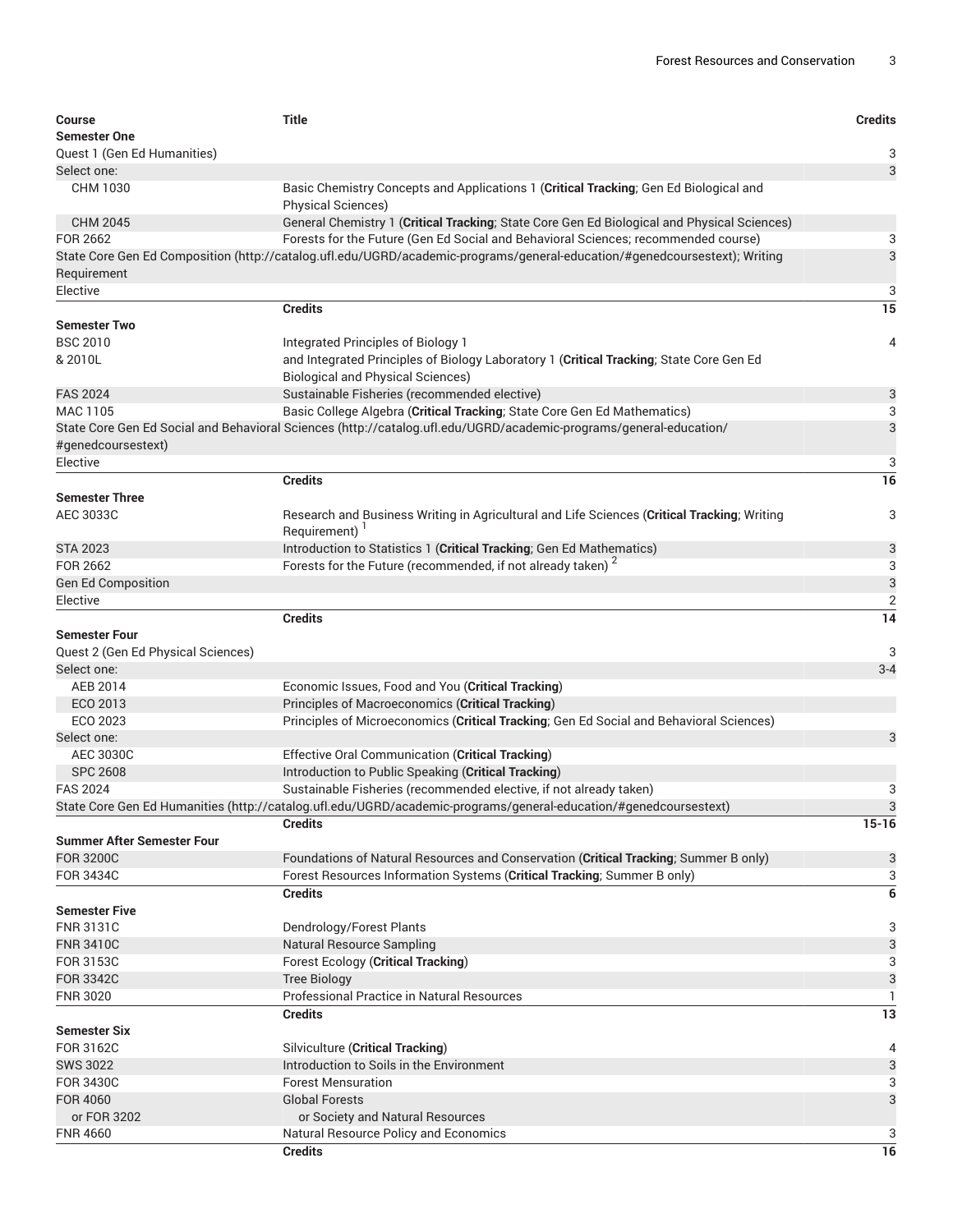| <b>Forest Economics and Management</b>                            | 4                                                                                                           |  |
|-------------------------------------------------------------------|-------------------------------------------------------------------------------------------------------------|--|
| Field Operations for Management of Ecosystems (Critical Tracking) | 3                                                                                                           |  |
| Sustainable Ecotourism Development                                | 3                                                                                                           |  |
|                                                                   |                                                                                                             |  |
| <b>Credits</b>                                                    | 13                                                                                                          |  |
|                                                                   |                                                                                                             |  |
| <b>Forest Water Resources</b>                                     | 3                                                                                                           |  |
| Integrated Natural Resource Management (Critical Tracking)        | З                                                                                                           |  |
| Fire Ecology and Management                                       |                                                                                                             |  |
| Forest Health Management                                          |                                                                                                             |  |
|                                                                   |                                                                                                             |  |
| <b>Credits</b>                                                    | 12                                                                                                          |  |
| <b>Total Credits</b>                                              | 120                                                                                                         |  |
|                                                                   | Certificate coursework or advisor-approved electives<br>Certificate coursework or advisor-approved elective |  |

| <b>Academic Learning Compact</b> |
|----------------------------------|
|----------------------------------|

The forest resources and conservation major provides a broad education in the ecological, economic and social aspects of forest and natural resources and their management. The major also provides national accreditation from the Society of American Foresters.

# **Before Graduating Students Must**

• Pass the forest resources and conservation competency exam, given in five parts. One part will be given in each of these required courses:

| Code             | Title                                  | <b>Credits</b> |
|------------------|----------------------------------------|----------------|
| <b>FNR 3131C</b> | Dendrology/Forest Plants               | 3              |
| <b>FNR 3410C</b> | Natural Resource Sampling              | 3              |
| <b>FNR 4040C</b> |                                        |                |
| <b>FNR 4623C</b> | Integrated Natural Resource Management | $\mathbf{a}$   |
| <b>FNR 4660</b>  | Natural Resource Policy and Economics  | 3              |

• Complete requirements for the baccalaureate degree, as determined by faculty.

# **Students in the Major Will Learn to**

#### **Student Learning Outcomes (SLOs)**

**Content**

1. Demonstrate competency in biology/ecology, quantification, policy/administration and management of forest and related natural resources.

2. Analyze, interpret, synthesize and communicate information and data, including the use of mathematical and statistical methods.

#### **Critical Thinking**

3. Solve novel problems in forest and natural resource management.

#### **Communication**

4. Create, interpret and analyze written text, oral messages and multimedia presentations.

#### **Curriculum Map**

*I = Introduced; R = Reinforced; A = Assessed*

| <b>Courses</b>   | SLO <sub>1</sub> | SLO <sub>2</sub> | SLO <sub>3</sub> | SLO <sub>4</sub> |
|------------------|------------------|------------------|------------------|------------------|
| <b>FNR 3131C</b> |                  |                  |                  |                  |
| <b>FNR 3410C</b> |                  |                  |                  |                  |
| <b>FNR 4343C</b> | R                | R                |                  | R                |
| <b>FNR 4623C</b> | R                |                  | $\overline{A}$   | A                |
| <b>FNR 4660</b>  |                  |                  | R                | $\mathsf{R}$     |
| <b>FOR 3153C</b> |                  |                  | R                |                  |
| FOR 3162C        | $\mathsf{R}$     | R                |                  | R                |
| <b>FOR 3200C</b> |                  |                  |                  |                  |
| FOR 3202         |                  |                  | R                | R                |
| FOR 3214         | R                | R                | R                | R                |